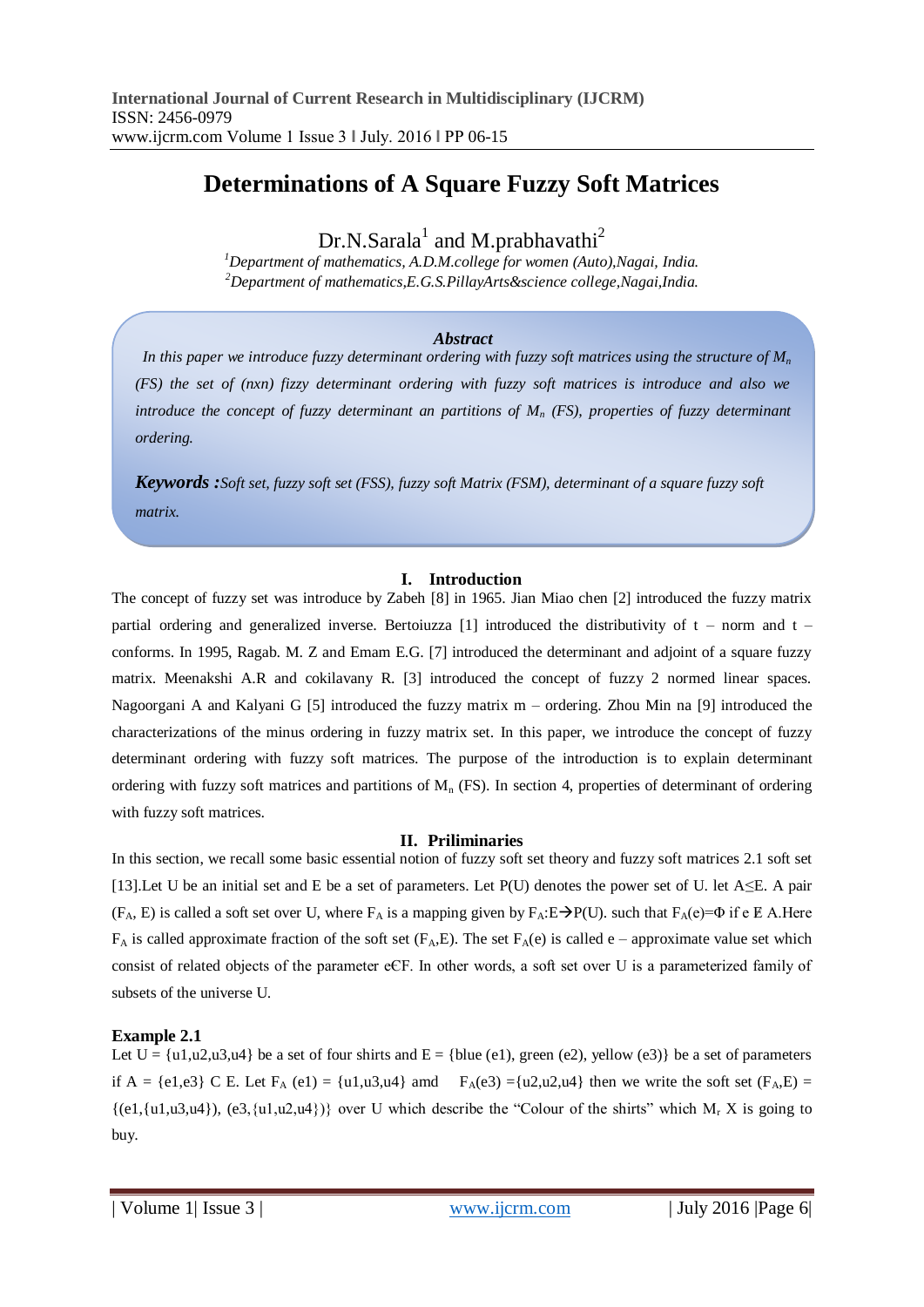| $\mathbf U$    | Blue(e1)         | Green(e2)        | Yellow(e3        |
|----------------|------------------|------------------|------------------|
| $\mathbf{U}_1$ | $\mathbf{1}$     | $\boldsymbol{0}$ | $\mathbf{1}$     |
| $\mathbf{U}_2$ | $\boldsymbol{0}$ | $\boldsymbol{0}$ | $\mathbf 1$      |
| $\mathbf{U}_3$ | $\mathbf{1}$     | $\boldsymbol{0}$ | $\boldsymbol{0}$ |
| $\mathrm{U}_4$ | $\,1\,$          | $\boldsymbol{0}$ | $\mathbf{1}$     |

We may represent the soft set in the following form.

#### Table : 2.1.1

# **2.2 FUZZY SOFT SET [12]**

Let U be an initial universe set and E be a set of parameters. Let P(U) denotes the set of all fuzzy sets of U. Let ACE. A pair (F<sub>A</sub>,E) is called a fuzzy soft set (FSS) over U, where F<sub>A</sub> is a mapping given by F<sub>A</sub> : E  $\rightarrow$  P(U) such that  $F_A \in \Phi$  if e EA,  $\Phi$  is a null fuzzy set.

# **Example 2.2**

Consider the example 2.1 here we cannot express with only two real numbers 0 and 1, we can characterized it by a memberships function instead of crisp number 0 and 1, which associate with each element a real number in the interval [0,1] then.

 $(F_A, E) = \{ F_A(e1) = \{(u1, 0.3), (u2, 0.9), (u3, 0.4), (u4, 0.7) \},\}$ 

 $F_A (e3) = \{(u1, 0.5), (u2, 0.6), (u4, 0.8)\}\$ is the fuzzy soft set representing the "Colour of the Shirts" which r-X is going to buy. We may represent the fuzzy soft set in the following form.

| U              | Blue(e1) | Green(e2) | Yellow(e3 |
|----------------|----------|-----------|-----------|
| $\mathbf{U}_1$ | 0.3      | 0.0       | 0.5       |
| $\mathbf{U}_2$ | 0.9      | 0.0       | 0.6       |
| $\mathbf{U}_3$ | 0.4      | 0.0       | 0.0       |
| $U_4$          | 0.7      | 0.0       | 0.8       |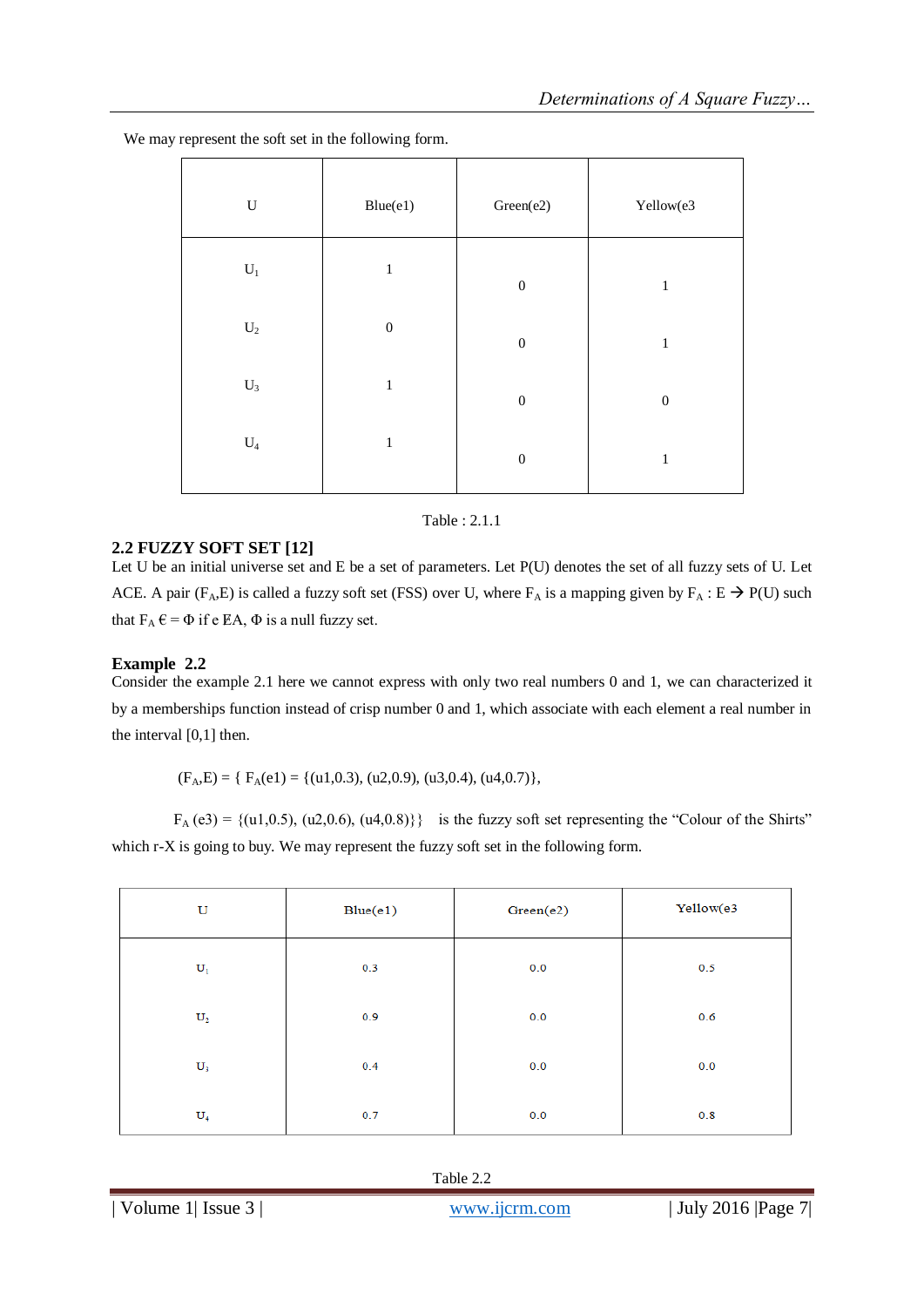# **2.3. The complement of a fuzzy soft set [1]**

The complement of a fuzzy soft set  $(F,A)$  is denoted by  $(F,A)^c$  and is defined by

 $(F,A)^c = (F^c,A)$  where,  $F^c:A \rightarrow P(U)$  is mapping given by  $F^c(\infty) = [F(\infty)]^c \frac{1}{2} \infty CA$ .

## **2.4 Fuzzy Soft Matrices (FSM) (11)**

Let (F<sub>A</sub>,E) be a fuzzy soft set over U, then a subset of U X E is uniquely defined by  $R_A = \{(u,e)\}; e \in A$ ,  $u \in F_A \in B$ which is called relation form of (F<sub>A</sub>,E) the characteristic function of R<sub>A</sub> is written by  $\mu_{RA}$ : U X E  $\rightarrow$  [0.1], where  $\mu_{RA}(u,e) \in [0.1]$  is the membership value of u  $\epsilon$ E for each e $\epsilon$ U.

If  $[\mu_{ij}] = \mu_{RA}(u_i, e_j)$ , we can define a matrix

| $[\mu_{ij}]_{\text{max}} = \begin{vmatrix} \mu 11 & \mu 12 & \dots & \mu 1n \\ \mu 21 & \mu 22 & \dots & \mu 2n \end{vmatrix}$ |                                            |  |
|--------------------------------------------------------------------------------------------------------------------------------|--------------------------------------------|--|
|                                                                                                                                |                                            |  |
|                                                                                                                                | $\left \mu m1 \right  \mu m2 \dots \mu mn$ |  |

which is called an mxn soft matrix of the soft set  $(F_A, E)$  over U.

therefore we can say that a fuzzy soft set ( $F_A, E$ ) is coniquely characterized by the matrix  $[\mu_{ij}]_{mxn}$  and both concepts are interchangeable.

The set mxn fuzzy soft matrices over U will be denoted by  $\text{FSM}_{\text{mx}}$ .

## **Example 2.3**

Assume that  $U = \{u1, u2, u3, u4, u5\}$  is a universal set and  $E = \{e1, e2, e3, e4\}$  is a set of an parameters.

If A C E ={e1,e2,e3,e4} and  $(F_1, E) = \{F(e1) = \{(u1, 0.3), (u2, 0.4), (u3, 0.6), (u4, 0.7), (u5, 0.5)\}\}$ 

$$
F(e2) = \{(u1,0.2),(u2,0.7),(u3,0.1),(u4,0.8),(u5,0.6)\}
$$

 $F(e3) = \{(u1, 0.1), (u2, 0.3), (u3, 0.5), (u4, 0, 4), (u5, 0.9)\}\}$ 

Then the fuzzy soft matrix  $[\mu_{ii}]$ can be written as

$$
\begin{bmatrix} \mu_{ij} \end{bmatrix}_{mxn} = \begin{bmatrix} 0.3 & 0.2 & 0.0 & 0.1 \\ 0.4 & 0.7 & 0.0 & 0.3 \\ 0.6 & 0.1 & 0.0 & 0.5 \\ 0.7 & 0.8 & 0.0 & 0.4 \\ 0.5 & 0.6 & 0.0 & 0.9 \end{bmatrix}
$$

# **2.4 Definition 2.4 [15]**

Let  $U = \{c_1, c_2, \ldots, c_m\}$  be the universal set and E be the set of parameters given by  $E=[e1,e2,e3,...en]$ . let the set of all mxn fuzzy soft matrices over U be  $FSM_{mxn}$ . Let A, BCFSM<sub>mxn</sub>. Where  $A=[a_{ij}]_{mxn}$ ,  $a_{ij}=(\mu_{i1}c(i), \mu_{i2}c(i))$  and  $B=[a_{ij}]_{mxn}$ ,  $b_{ij}=(\lambda_{i1}c(i)), \lambda_{i2}c(i)$ . To avoid degenerate case we assume that  $\min(\mu_{i1}c(i),\lambda_{i1}c(i))\geq \max(\mu_{i2}c(i),\lambda_{i2}c(i))$  for all i and j. we define the operation "addition(+)" between, A+B=C, where  $C=[c_{ij}]_{mxn}$ ,  $c_{ij}=(max(\mu_{j1}c(i),\lambda_{j1}c(i))$ ,  $min(\mu_{j2}c(i),\lambda_{j2}c(i))$ . If  $\mu_{j2}c(i) = \lambda_{j2}c(i) = 0$  ¥ i, j, then one definition reduce to  $A+B=C$ , where  $C=[c_{ii}]_{m \times n}$ .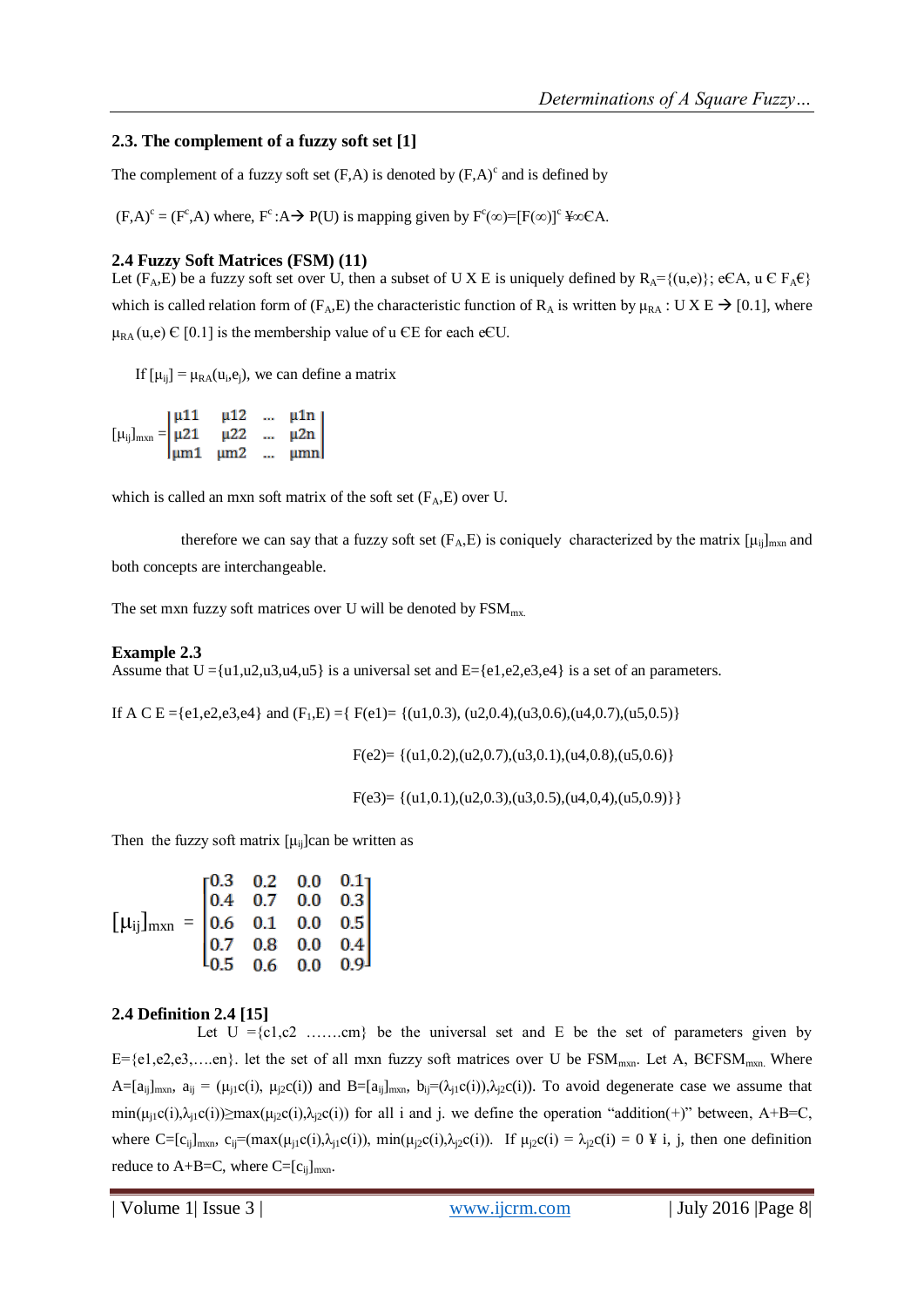$C_{ii} = (max(\mu_{i1}c(i), \lambda_{i1}c(i)), min(0,0) (max(\mu_{i1}c(i), \lambda_{i1}c(i), 0))$ 

= max( $\mu_{i1}c(i),\lambda_{i1}c(i)$ ), which is the define of addition(max) of two fuzzy matrice [2] in the usual

sense three fuzzy reference is 0.

## **Definition : 2.5 [15]**

Let A, BCFSM<sub>mxn</sub>. Let the corresponding membership value, matrices be  $M_v(A) = [\{\rho(A_{ij}]_{mxn} \text{ and }$  $M_v(B) = [\{\rho(B)_{ij}\}_{mxn}, i=1,2,3,...,m;$  then  $j=1,2,3,...,n$ . Then the score matrix  $\rho(A,B)$  would be defined as  $\rho(A,B)$ =[  $\rho_{ij}$ ]<sub>mxn</sub> where  $\rho_{ij} - \rho(A)_{ij} - \rho(B)_{ij}$ .

## **III. Determinant of a fuzzy soft matrices**

In this section, we start by introducing the nation of the determinant of a fuzzy soft matrices and we prove some properties. Also let  $S_n$  be the symmetric group on  $\{1,2,3,...,n\}$ .

## **Definition: 3:1**

Let  $A=[\mu_{ij}]_{mxn}$  CFSM<sub>mxn</sub> the determinant of A, denoted as det(A) or |A|, is defined as

$$
|\mathbf{A}| = \sum_{\pi \in S_n} \mu \mathbf{1} \pi(1) \mu \mathbf{2} \pi(2) \dots \dots \mu n \pi(n)
$$

Where the summation is taken over all  $\pi$  of  $S_n$ .

## **Definition: 3:2**

The determinant of the fuzzy soft matrix A of order 2 is denoted

$$
|A| = \begin{cases} (\mu 11c(1), (\mu 12c(1) - (\mu 21c(1), \mu 22c(1))) \\ (\mu 11c(2), (\mu 12c(2) - (\mu 21c(2), \mu 22c(2))) \end{cases}
$$

=  $[\max{\min(\mu_{11}c(1), \mu_{21}c(2))}]$ ,min $\{\max(\mu_{21}c(1), \mu_{22}c(2)), \text{Max}(\mu_{22}c(1), \mu_{12}c(2))\}]$ .

# **Definition: 3.3**

The determinant of the fuzzy soft matrix B order 3 is given by

$$
|B| = \begin{vmatrix} (\lambda 11c(1), \lambda 12c(1)) & (\lambda 21c(1)\lambda 22c(1)), & (\lambda 31c(1), \lambda 32c(1)) \\ (\lambda 11c(2), \lambda 12c(2)) & (\lambda 21c(2)\lambda 22c(2)), & (\lambda 31c(2), \lambda 32c(2)) \\ (\lambda 11c(3), \lambda 12c(3)) & (\lambda 21c(3)\lambda 22c(3)), & (\lambda 31c(3), \lambda 32c(3)) \end{vmatrix}
$$
  
\n
$$
|B| = (\lambda 11c(1), \lambda 12c(1)) \begin{vmatrix} (\lambda 21c(2)\lambda 22c(2)) & (\lambda 31c(2), \lambda 32c(2)) \\ (\lambda 21c(3)\lambda 22c(3)) & (\lambda 31c(3), \lambda 32c(2)) \end{vmatrix}
$$
  
\n+  $(\lambda 21c(1), \lambda 22c(1)) \begin{vmatrix} (\lambda 11c(2), \lambda 12c(2)) & (\lambda 31c(3), \lambda 32c(2)) \\ (\lambda 11c(3), \lambda 12c(3)) & (\lambda 31c(3), \lambda 32c(3)) \end{vmatrix}$   
\n+  $(\lambda 31c(1), \lambda 32c(1)) \begin{vmatrix} (\lambda 11c(2), \lambda 12c(2)) & (\lambda 21c(2)\lambda 22c(2)) \\ (\lambda 11c(3), \lambda 12c(3)) & (\lambda 21c(3)\lambda 22c(3)) \end{vmatrix}$ 

 $=(\lambda_{11}c(1), \lambda_{12}c(1))$  [ max {min(( $\lambda_{21}c(2), \lambda_{31}c(3)$ ), min(( $\lambda_{31}c(2), \lambda_{21}c(3)$ )},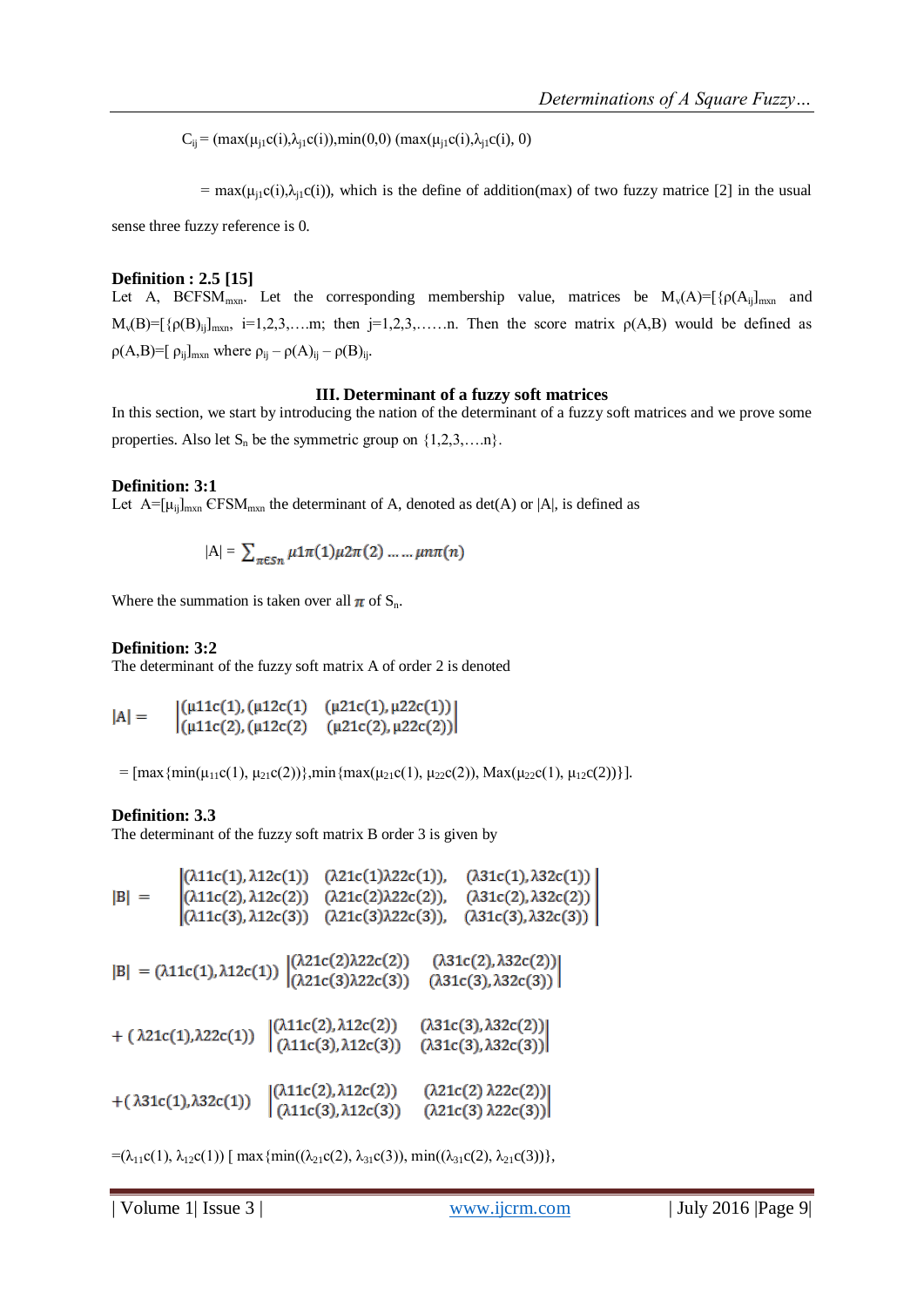min {max( $\lambda_{22}(2), \lambda_{32}c(3)$ ), max( $\lambda_{32}c(2), \lambda_{22}c(3)$ )}]

+( $\lambda_{21}c(1), \lambda_{22}c(1)$ ) [ max {min(( $\lambda_{11}c(2), \lambda_{31}c(3)$ ), min(( $\lambda_{31}c(2), \lambda_{11}c(3)$ )},

min  $\{\max(\lambda_{12}(2), \lambda_{32}c(3)), \max(\lambda_{32}c(2), \lambda_{12}c(3))\}\}\$ 

+( $\lambda_{31}c(1), \lambda_{32}c(1)$ ) [ max {min(( $\lambda_{11}c(2), \lambda_{21}c(3)$ ), min(( $\lambda_{21}c(3), \lambda_{11}c(3)$ )},

min  $\{\max(\lambda_{12}(2), \lambda_{22}c(3)), \max(\lambda_{22}c(2), \lambda_{13}c(3))\}\}\$ 

#### **Definition: 3:1**

Let  $U = \{c1, c2, c3\}$  be the universal set and E be the set of parameter given by  $E = \{e1, e2, e3\}$  consider the fuzzy soft set.

 $(F,E) = {F(e1) = {c(c1,0.3,0.0), c(c2,0.5,0.1), c(c3,0.6,0.3))},$ 

 $F(e2) = {c(c1, 0.7, 0.1), c(c2, 0.9, 0.5), c(c3, 0.7, 0.1)}$ 

 $F(e3) = {c(c1,0.6,0.2), c(c2,0.7,0.0), c(c3,0.7,0.2))}.$ 

The fuzzy soft square matrix representing the fuzzy soft set is

 $\begin{array}{|cccc|} (0.3,0.0) & (0.7,0.1) & (0.6,0.2) \\ (0.5,0.1) & (0.9,0.5) & (0.7,0.1) \\ (0.6,0.3) & (0.7,0.1) & (0.7,0.2) \end{array}$  $A =$ 

Then

$$
|A| = (0.3, 0.0) \begin{vmatrix} (0.9, 0.5) (0.7, 0.0) \\ (0.7, 0.1) (0.7, 0.2) \end{vmatrix} + (0.7, 0.1) \begin{vmatrix} (0.5, 0.1) (0.7, 0.0) \\ (0.6, 0.3) (0.7, 0.2) \end{vmatrix}
$$

$$
+ (0.6, 0.2) \begin{vmatrix} (0.5, 0.1) & (0.9, 0.5) \\ (0.6, 0.3) & (0.7, 0.1) \end{vmatrix}
$$

 $=(0.3,0.0)$  [max{min(0.9,0.7), min(0.7,0.7)}, min{max(0.5,0.2), max(0.0,0.1)}]

 $+(0.7,0.1)[\max{\{min(0.5,0.7),min(0.7,0.6)\}}, \min{\{max(0.1,0.2),max(0.0,0.3)\}}]$ 

 $+(0.6,0.2)$ [max{min(0.5,0.7),min(0.9,0.6)}, min{max(0.1,0.1),max(0.5,0.3)}]

 $=(0.3,0.0)(0.7,0.1)+(0.7,0.1)(0.6,0.2)+(0.6,0.2)(0.6,0.1)$ 

 $=[\max{\min(0.3, 0.7)}$ ,  $\min{\max(0.0, 0.1)}] + \max{\min(0.7, 0.6)}$ 

 $min{max(0.1, 0.2)}+[max{min(0.6, 0.6)},min{max(0.2, 0.1)}]$ .

 $=(0.3,0.1)+(0.6,0.1)+(0.6,0.2)$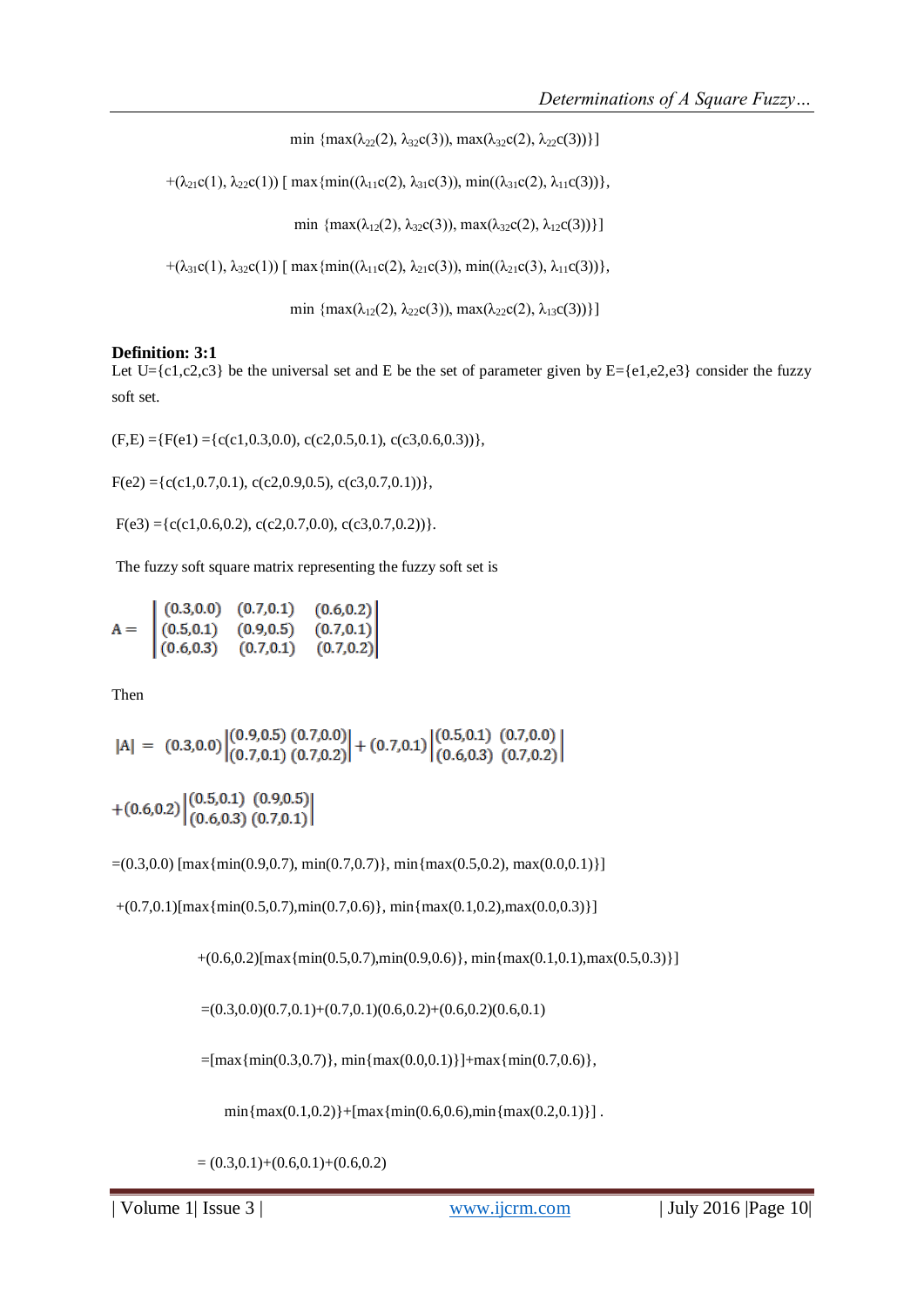$=$  max(0.3,0.6,0.6)+min(0.1,0.1,0.2)

 $|A| = (0.6, 0.1)$ 

**Proportion:3.1**

Let  $ACFSM$ <sub>nxn</sub> then det  $A=detA^{T}$ 

**Proof:**

Let  $ACFSM<sub>2x2</sub>$  we write as

 $\mathbf{A} \ = \ \begin{vmatrix} (\mu 11 \mathsf{c}(1), \mu 12 \mathsf{c}(1)) & (\mu 21 \mathsf{c}(1), \mu 22 \mathsf{c}(1)) \\ (\mu 11 \mathsf{c}(2), \mu 12 \mathsf{c}(2)) & (\mu 21 \mathsf{c}(2), \mu 22 \mathsf{c}(2)) \end{vmatrix}$ 

 $A^T =$ 

det A<sup>T</sup> =  $\left[\max\{\min(\mu_{11}c(1), \mu_{12}c(2)), \min(\mu_{11}c(2), \mu_{21}c(1))\}\right]$ 

Min{max( $\mu_{12}c(1), \mu_{22}c(2)$ ),max( $\mu_{12}c(2), \mu_{22}c(1)$ )}

=  $\text{[max}\{\text{min}((\mu_{11}c(1), \mu_{21}c(2)), \text{min}((\mu_{21}c(1), \mu_{11}c(2))\},\$ 

Min $\{(\mu_{12}c(1), \mu_{22}c(2)), \max(\mu_{22}c(1), \mu_{12}c(2))\}\$ 

 $=det[A].$ 

# **Example : 3.2:**

Let A =  $\begin{bmatrix} (0.8,0) & (0.3,0) & (0.2,0) \\ (0.6,0) & (0.9,0) & (0.6,0) \\ (0.1,0) & (0.7,0) & (0.7,0) \end{bmatrix}$ 

 $A^T =$ 

det [A] = (0.8,0)  $\begin{vmatrix} (0.9,0) & (0.6,0) \\ (0.7,0) & (0.7,0) \end{vmatrix}$  + (0.3,0)  $\begin{vmatrix} (0.6,0) & (0.6,0) \\ (0.1,0) & (0.7,0) \end{vmatrix}$  + (0.2,0)  $\begin{vmatrix} (0.6,0) & (0.9,0) \\ (0.1,0) & (0.7,0) \end{vmatrix}$ 

 $= (0.8,0)[(0.7,0)+(0.6,0)] + (0.30)[(0.6,0)+(0.1,0)] + (0.2,0)[(0.6,0)+(0.1,0)]$ 

 $=(0.7,0) + (0.3,0) + (0.2,0)$ 

 $det[A] = (0.7,0)$ 

 $\det A^{T} =$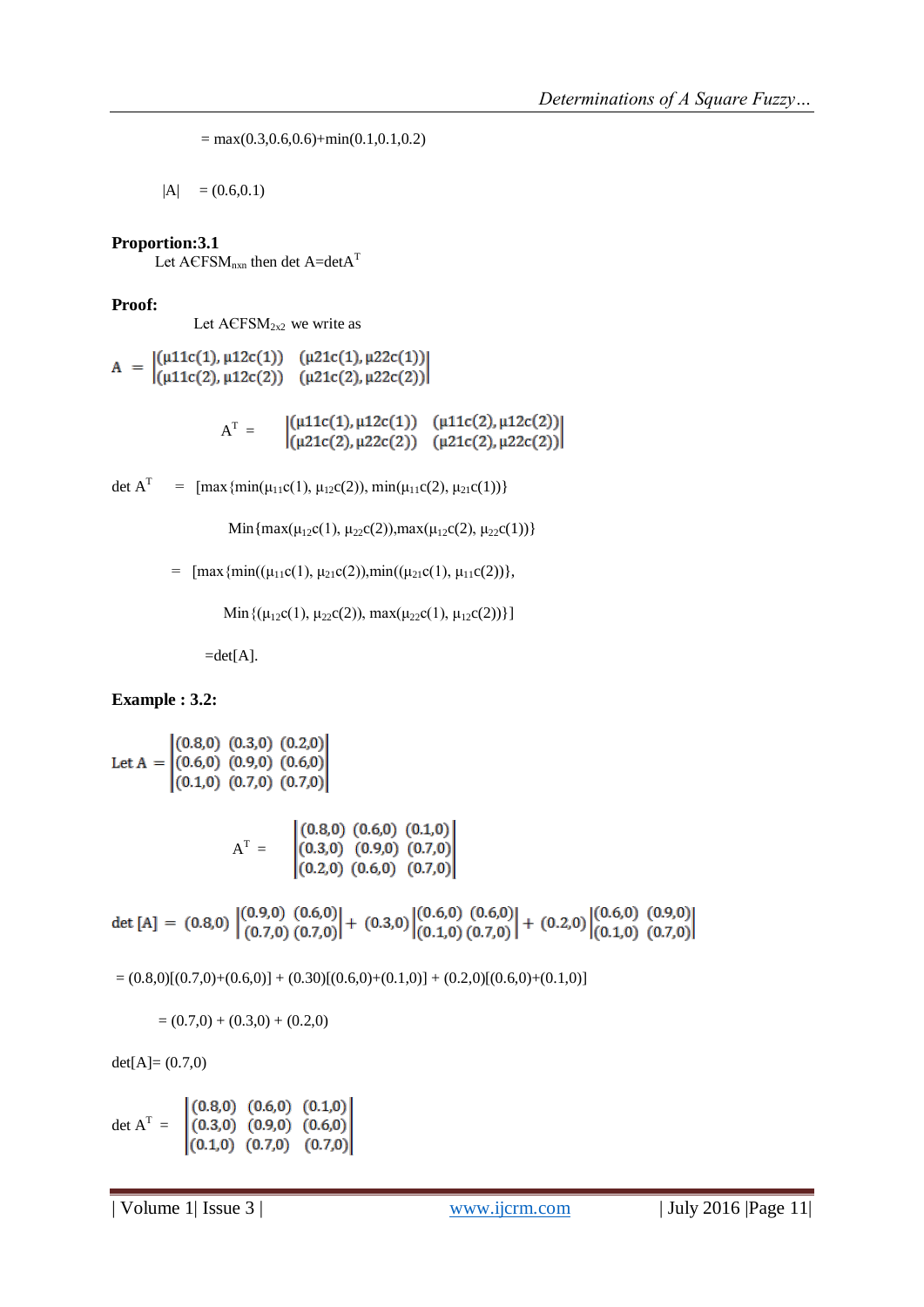$$
(0.8,0) | (0.9,0) (0.6,0) | + (0.6,0) | (0.3,0) (0.6,0) | + (0.1,0) (0.3,0) (0.9,0) (0.7,0)
$$

 $= (0.8,0)[(0.7,0)+(0.6,0)] + (0.60)[(0.3,0)+(0.1,0)] + (0.1,0)[(0.3,0)+(0.1,0)]$ 

 $=(0.7,0) + (0.3,0) + (0.1,0)$ 

det  $A^T = (0.7,0)$ 

 $\therefore$  hence det[A]<sup>T</sup> = det [A]

# **Proposition : 3.2**

Let a $EFSM$ , then det[aA] = a det[A]

# **Proof :**

Let aCFSM, and  $A = [\mu_{ij}]$  CFSM<sub>2x2</sub>

det[aA] =  $\begin{vmatrix} a(\mu 11(c1), \mu 12(c1)) & a(\mu 11(c2), \mu 12(c2)) \\ a(\mu 21(c1), \mu 22(c1)) & a(\mu 21(c2), \mu 22(c2)) \end{vmatrix}$  $1(n11(c1) n12(c1))$   $(n11(c2) n12(c2))1$ 

$$
= a \quad \begin{array}{l} (\mu 11(c1), \mu 12(c1)) & (\mu 11(c2), \mu 12(c2)) \\ (\mu 21(c1), \mu 22(c1)) & (\mu 21(c2), \mu 22(c2)) \end{array}
$$

$$
= a \, det[A]
$$

# **Example 3:3**

if  $A = \begin{bmatrix} 0.8 & 0.3 & 0.2 \\ 0.6 & 0.9 & 0.6 \\ 0.1 & 0.7 & 0.7 \end{bmatrix}$ 

det [A] =  $0.8\begin{vmatrix} 0.9 & 0.6 \\ 0.7 & 0.7 \end{vmatrix} + 0.3\begin{vmatrix} 0.6 & 0.6 \\ 0.1 & 0.7 \end{vmatrix} + 0.2\begin{vmatrix} 0.6 & 0.9 \\ 0.1 & 0.7 \end{vmatrix}$ 

 $= 0.8 [0.7 +0.6] + 0.3[0.6 +0.1] + 0.2[0.6 +0.1]$ 

 $= 0.7 + 0.3 + 0.2$ 

 $det[A] = 0.7$ 

Set  $a = 0.5$ 

 $aA=0.5\begin{bmatrix} 0.8 & 0.3 & 0.2 \\ 0.6 & 0.9 & 0.6 \\ 0.1 & 0.7 & 0.7 \end{bmatrix}$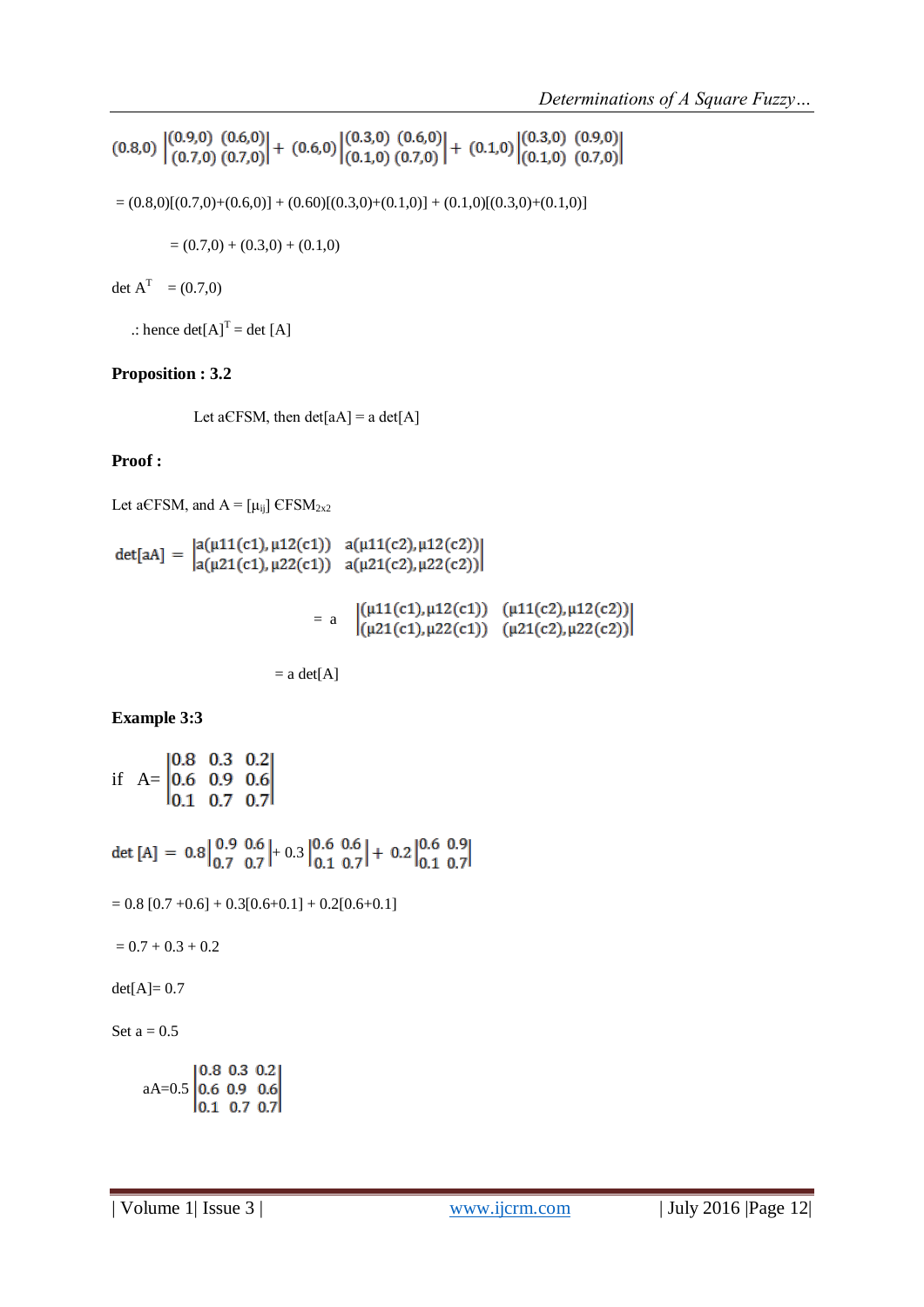| aА                            | $\begin{bmatrix} 0.5 & 0.3 & 0.2 \\ 0.5 & 0.5 & 0.5 \\ 0.1 & 0.5 & 0.5 \end{bmatrix}$ |
|-------------------------------|---------------------------------------------------------------------------------------|
|                               |                                                                                       |
|                               |                                                                                       |
|                               | $det[aA] = 0.5(0.5) + 0.3 + 0.2(0.5)$                                                 |
|                               |                                                                                       |
| $det[aA]=0.5$                 |                                                                                       |
|                               |                                                                                       |
| a det[A] = $(0.5)(0.7) = 0.5$ |                                                                                       |
|                               |                                                                                       |
| hence $ aA =a A =0.5$         |                                                                                       |
|                               |                                                                                       |
| (or) $det[aA] = a det[A]$     |                                                                                       |
|                               |                                                                                       |

## **IV. Properties of Determinant ordering with fuzzy soft matrices**

## **Definition 4.1**

The determinant ordering  $A \leq B$  in  $M_n(Fs)$  is defined ad  $\tilde{A} \leq \tilde{B} \Leftrightarrow$  det $[\tilde{A}] \leq det[\tilde{B}]$ . (or)  $A \leq \tilde{B} \Leftrightarrow |\tilde{A}| \leq |\tilde{B}|$ .

#### **Example 4:1**

Let  $\tilde{A} = \begin{bmatrix} (0.5, 0.1) & (0.4, 0.2) & (0.6, 0.2) \\ (0.5, 0.1) & (0.4, 0.2) & (0.6, 0.2) \\ (0.5, 0.2) & (0.2, 0.1) & (0.5, 0.1) \end{bmatrix}$ a and  $\tilde{B} = \begin{bmatrix} (0.7, 0.2) & (0.6, 0.3) & (0.8, 0.4) \\ (0.4, 0.5) & (0.5, 0.3) & (0.6, 0.4) \\ (0.8, 0.3) & (0.6, 0.2) & (0.7, 0.3) \end{bmatrix}$ 

det[ $\tilde{A}$ ]= (0.5,0.1) [max(0.1,0.2), min(0.2,0.3)] +

 $(0.4, 0.2)$ [max $(0.3, 0.4)$ ,min $(0.3, 0.3)$ ] +

 $(0.6, 0.2)$ [max $(0.2, 0.1)$ ,min $(0.2, 0.3)$ ]

 $=(0.5,0.1)$   $(0.2,0.2) + (0.4,0.2)$   $(0.4,0.3) + (06,0.2)$   $(0.2,0.2)$ 

 $= (0.2,0.2) + (0.4,0.3) + (0.2,0.2)$ 

 $det[\tilde{A}] = (0.4, 0.2)$ 

 $det[\tilde{B}] = (0.7, 0.2)$  [max(0.5,0.6),min(0.3,0.4)] +

 $(0.6, 0.3)$  [max $(0.4, 0.6)$ ,min $(0.5, 0.4)$ ] +

 $(0.8, 0.4)$ [max $(0.4, 0.5)$ , min $(0.5, 0.3)$ ]

 $=(0.7,0.2)$   $(0.6,0.3) + (0.6,0.3)$   $(0.6,0.4) + (0.8,0.4)$   $(0.5,0.3)$ 

 $=(0.6,0.3) + (0.6,0.4) + (0.5,0.4)$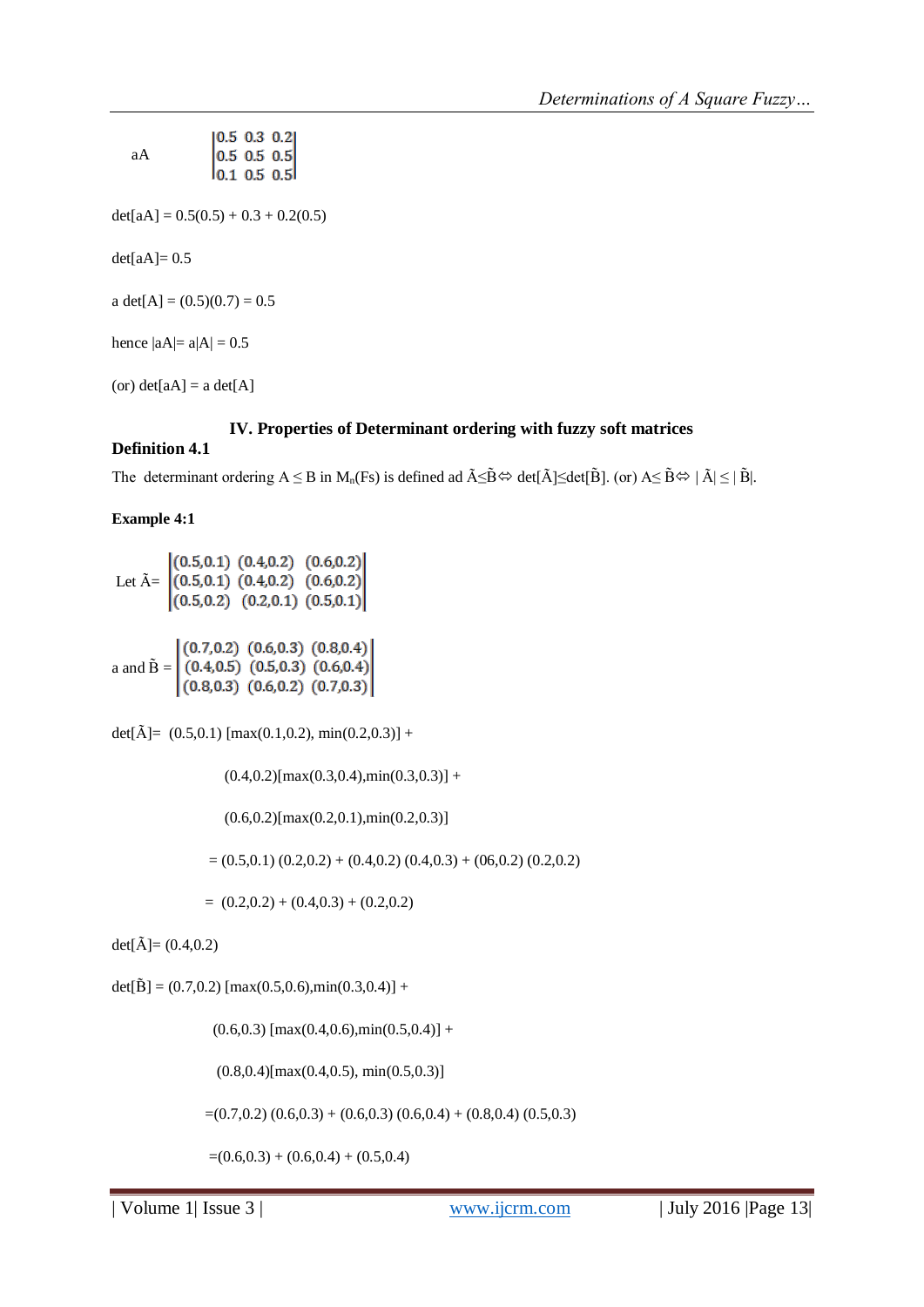det[ $\tilde{B}$ ]= (0.6,0.3)

Hence  $A \leq B \Leftrightarrow det [A] \leq det[B]$ .

## **Theorem 4.1**

The determinant ordering is not a partial ordering.

## Proof:

- (i) det[ $\tilde{A}$ ] = det[ $\tilde{B}$ ] for all  $\tilde{A} \in M_n$  (FS) Hence  $\tilde{A} \leq \tilde{B}$ .: reflexivity is true.
- (ii)  $\tilde{A} \leq \tilde{B} \Rightarrow \det[\tilde{A}] \leq \det[\tilde{B}],$  $\tilde{B} \leq \tilde{A} \Rightarrow det[\tilde{B}] \leq det[\tilde{A}],$  $\tilde{A} \leq \tilde{B}$  and  $\tilde{B} \leq \tilde{A} \Rightarrow$  det  $[\tilde{A}] = det[\tilde{B}].$

But det[ $\tilde{A}$ ] = det[ $\tilde{B}$ ]

## $\therefore$  does not imply  $\tilde{A} = \tilde{B}$

.: Anti Symmetry is not true.

(iii) 
$$
\tilde{A} \leq \tilde{B}, \tilde{B} \leq C \Rightarrow \tilde{A} \leq C \text{ for all } \tilde{A}, \tilde{B}, C \in M_n(Fs)
$$
  
\nFor  $\tilde{A} \leq \tilde{B} \Rightarrow \det[\tilde{A}] \leq \det[\tilde{B}]$   
\n $\tilde{B} \leq C \Rightarrow \det[\tilde{B}] \leq \det[C]$   
\n $\tilde{A} \leq C \Rightarrow \det[\tilde{A}] \leq \det[C]$   
\n.: transitivity is true.

Thus the determinant ordering is not a partial ordering in  $M_n(Fs)$ 

# **Example 4.2**

Let 
$$
\tilde{A} = \begin{bmatrix} (0.5, 0.1) & (0.4, 0.2) & (0.6, 0.2) \\ (0.3, 0.3) & (0.1, 0.2) & (0.4, 0.3) \\ (0.5, 0.2) & (0.2, 0.1) & (0.5, 0.1) \end{bmatrix}
$$
  
 $\tilde{B} = \begin{bmatrix} (0.7, 0.2) & (0.6, 0.3) & (0.8, 0.4) \\ (0.4, 0.5) & (0.5, 0.3) & (0.6, 0.4) \\ (0.8, 0.3) & (0.6, 0.2) & (0.7, 0.3) \end{bmatrix}$   
and C= $\begin{bmatrix} (0.8, 0.3) & (0.6, 0.4) & (0.8, 0.5) \\ (0.5, 0.6) & (0.9, 0.4) & (0.7, 0.5) \\ (0.8, 0.4) & (0.6, 0.4) & (0.8, 0.5) \end{bmatrix}$ 

det[ $\tilde{A}$ ] = (0.4,0.2), det[ $\tilde{B}$ ] = (0.6,0.3)

 $det[C] = (0.8, 0.3) (0.8, 0.5) + (0.6, 0.4) (0.7, 0.5) + (0.8, 0.5) (0.5, 0.4)$